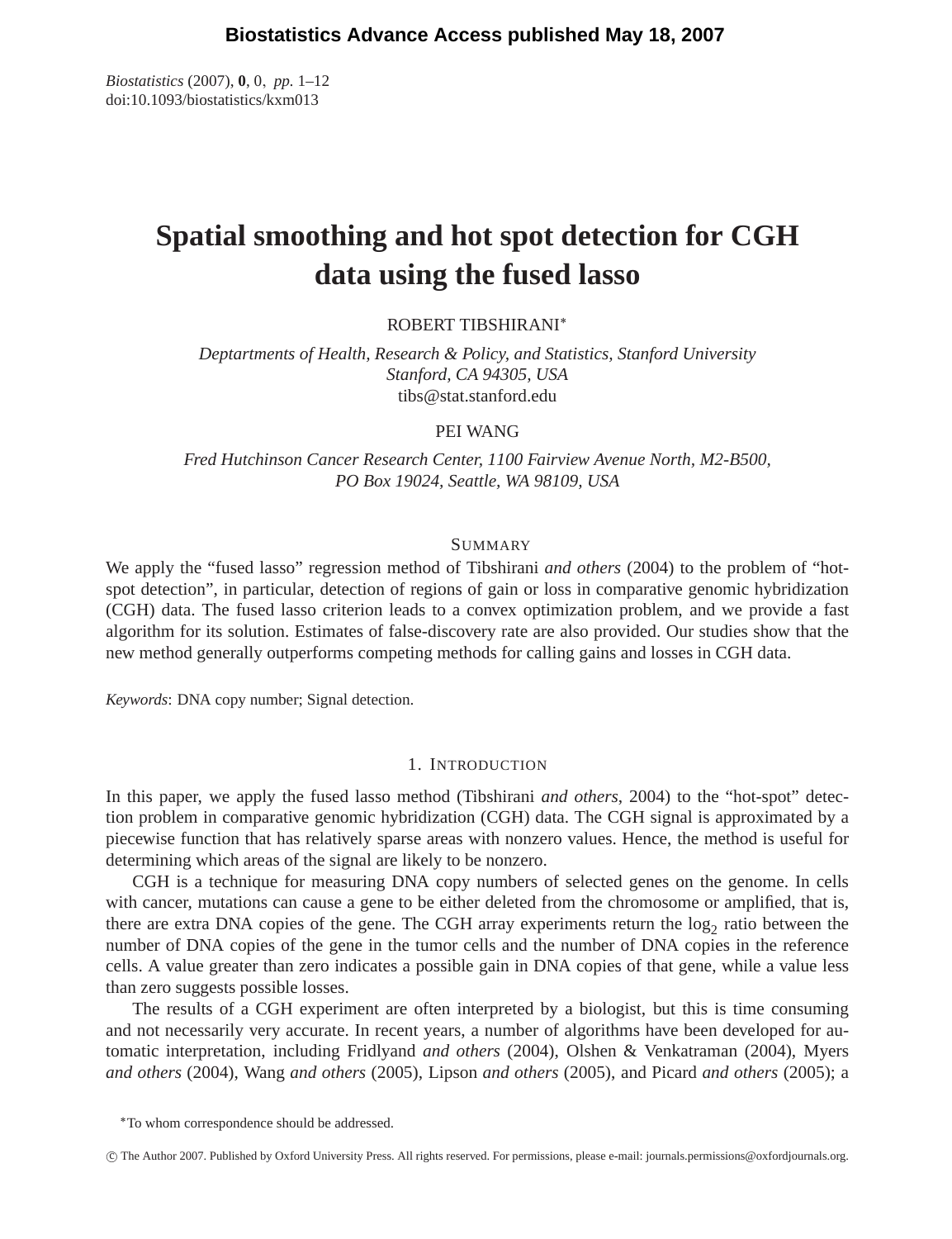

Fig. 1. Fused lasso applied to some GBM data. The data are shown in the left panel, and the solid line in the right panel represents the inferred copy number  $\hat{\beta}$  from the fused lasso. The grey line is for  $y = 0$ .

comprehensive comparison is given by Lai *and others* (2005). Approaches include successive top–down splitting, bottom–up agglomeration along the chromosome, and hidden Markov models.

The left panel of Figure 1 shows an example. The data represent CGH measurements from 2 glioblastoma multiforme (GBM) tumors (see Section 4.2 for details).

In this paper, we apply the fused lasso method of Tibshirani *and others* (2004) to spatial smoothing and the CGH detection problem. The solid line in the right panel of Figure 1 shows the result of the fused lasso method applied to these data. The method has successfully detected the narrow regions of gain and the wide regions of loss.

#### 2. THE FUSED LASSO AND THE PROPOSED METHOD FOR HOT-SPOT DETECTION

The "fused lasso" (Tibshirani *and others*, 2004) is a generalization of the lasso (Tibshirani, 1996) and is defined by

$$
\hat{\beta} = \operatorname{argmin} \sum_{i} \left( y_i - \sum_{j} x_{ij} \beta_j \right)^2
$$
  
subject to 
$$
\sum_{j=1}^{p} |\beta_j| \leq s_1 \text{ and } \sum_{j=2}^{p} |\beta_j - \beta_{j-1}| \leq s_2.
$$
 (2.1)

The fused lasso is developed for the situations when  $x_{i1}, x_{i2}, \ldots, x_{ip}$  have some kind of natural ordering. The additional fused constraint encourages the flatness of the coefficient profiles  $\beta_j$  as a function of *j*.

Here, we apply the fused lasso in the special case in which  ${x_{ij}}$  is the identity matrix. Hence, we are smoothing the sequence  $y_1, y_2, \ldots, y_n$  along the 1-dimensional index *i*.

Denote the  $\log_2$  ratio measurement of a chromosome (or chromosome arm) as  $Y = \{y_i\}_{i=1}^n$ ; we are interested in finding coefficients  $\hat{\beta} = (\hat{\beta}_1, \hat{\beta}_2, \dots, \hat{\beta}_n)$  satisfying

$$
\hat{\beta} = \operatorname{argmin}\left\{ \sum_{i} (y_i - \beta_i)^2 \right\} \text{ subject to } \sum_{j} |\beta_j| \leqslant s_1, \sum_{j} |\beta_j - \beta_{j+1}| \leqslant s_2,
$$
 (2.2)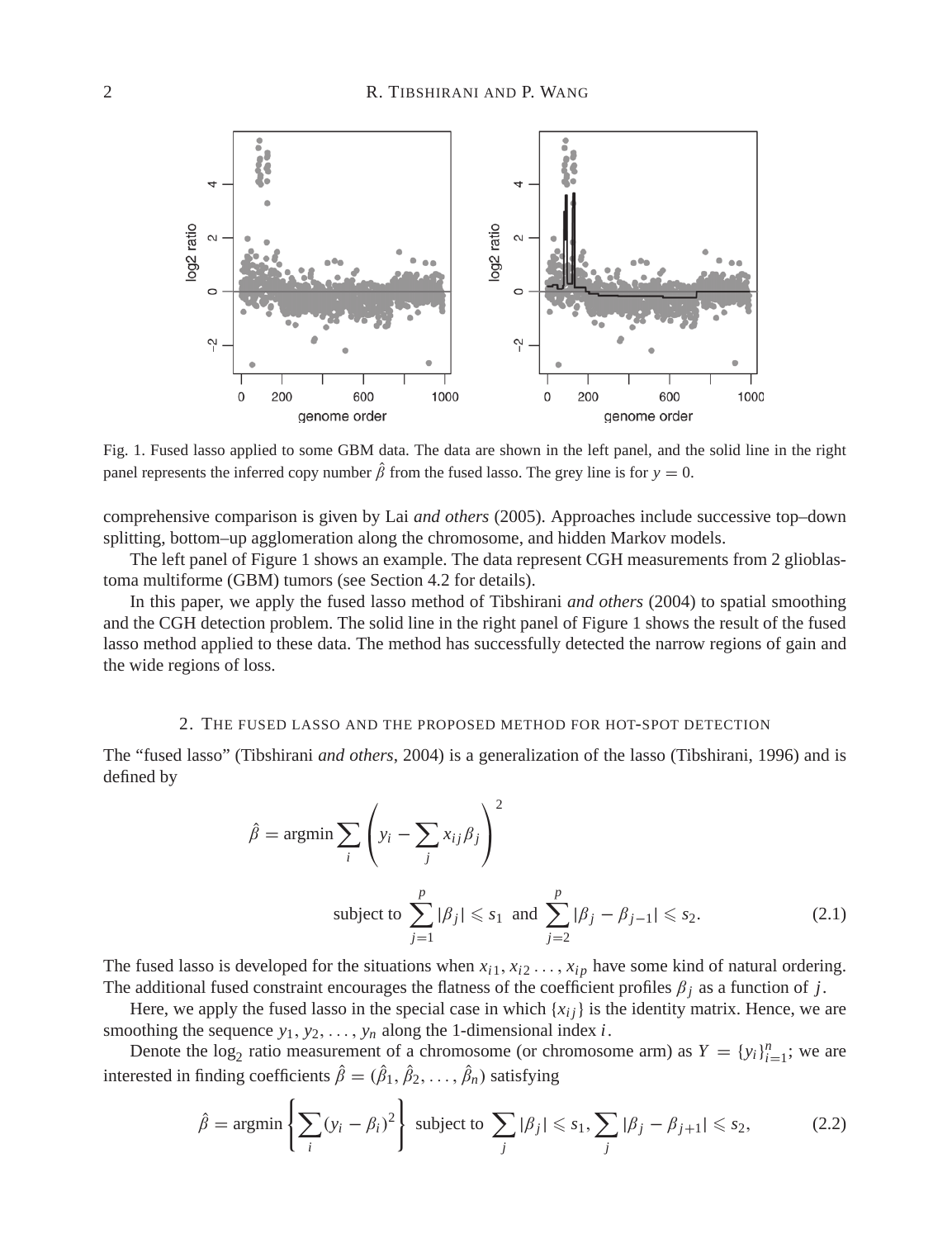and  $\hat{\beta}_j$  is the inferred DNA copy number for gene *j*. Here,  $s_1$  controls the overall DNA copy number alteration amount of the target chromosome (or chromosome arm), while  $s_2$  controls the frequency of the alterations in the target region.

We investigated 2 different methods for estimating  $s_1$ ,  $s_2$  and calling gains and losses.

#### 2.1 *Method 1*

The first method estimates *s*<sup>1</sup> and *s*<sup>2</sup> from pre-smoothed version of the data, applies the fused lasso with these values, and then thresholds the estimate to determine regions of gains or losses.

Since the overall DNA copy number alteration amount is contributed mainly by the large gain/loss regions, we derive the value of *s*<sup>1</sup> by using a heavily smoothed version of *Y* :

- 1) Apply "lowess" to *Y* with fraction parameter  $f = \max(1/50, 50/p)$ , where *p* is the length of *Y*. (The lowess window will be at least 50.)
- 2) Denote the lowess result by  $\tilde{Y}$ . Define  $\hat{s}_1 = \sum_i |\tilde{y}_i|$ .

On the other hand, *s*<sup>2</sup> controls the frequency of the alterations in the target region. Thus, we use moderately smoothed *Y* to infer *s*2:

- 1) Apply lowess to *Y* with fraction parameter  $f = min(1/20, 10/p)$ . (The lowess window will be at most 10.)
- 2) Denote the result as  $\check{Y}$ . Let  $d_i = \check{y}_i \check{y}_{i+1}$  and calculate the median absolute deviation of  $\{d_i\}$ :

$$
\delta = \text{median}\left(\{|d_i - \mu_d|\}_i\right),
$$

where  $\mu_d$  = median( $\{d_i\}_i$ ).

3) It is reasonable to assume that  $d_i$  with absolute values greater than  $4\delta$  corresponds to copy number alteration break points on the genome. Thus, we define  $\hat{s}_2 = 2\delta + \sum_i |d_i| \cdot I(|d_i| > 4\delta)$ .

After we obtain  $\hat{s}_1$  and  $\hat{s}_2$ , we apply the fused lasso to estimate the underlying signals  $\beta_i$ ,  $i =$ 1, 2, ..., *n*. Finally, we threshold  $|\beta_i|$  by a value  $\theta$  to obtain the final regions of gain or loss. The choice of  $\theta$  is discussed in Section 2.3, where it is used to control the false-discovery rate (FDR).

#### 2.2 *Method 2*

Here, we vary both  $s_1$  and  $s_2$  in a systematic way. Define  $S_1(X) = \sum_i |x_i|$ . We calculate  $s_1 = S_1(\text{lowest}(Y,$  $f = w/p$ ) and  $s_2 = 2s_1/w$ , where w represents the average length of alteration regions. The value of w is varied and then the fused lasso is computed for the resulting values of  $s_1$  and  $s_2$ . Figure 2 shows an example with some simulated data from a normal and tumor array. As  $w$  increases, the estimate does a better job of isolating the gain regions in the tumor sample. However, there is still a large region of low but nonzero values that would require further thresholding before gains and losses can be called. Hence, this approach seems too complicated, and we therefore settle on method 1.

#### 2.3 *Estimation of FDR*

For 1 array, when we are trying to decide whether the *i*th gene/clone has significant DNA copy number alteration, we are actually doing a hypothesis testing with

## *H*<sub>0</sub>: Gene/clone *i* does not belong to any gain/loss region.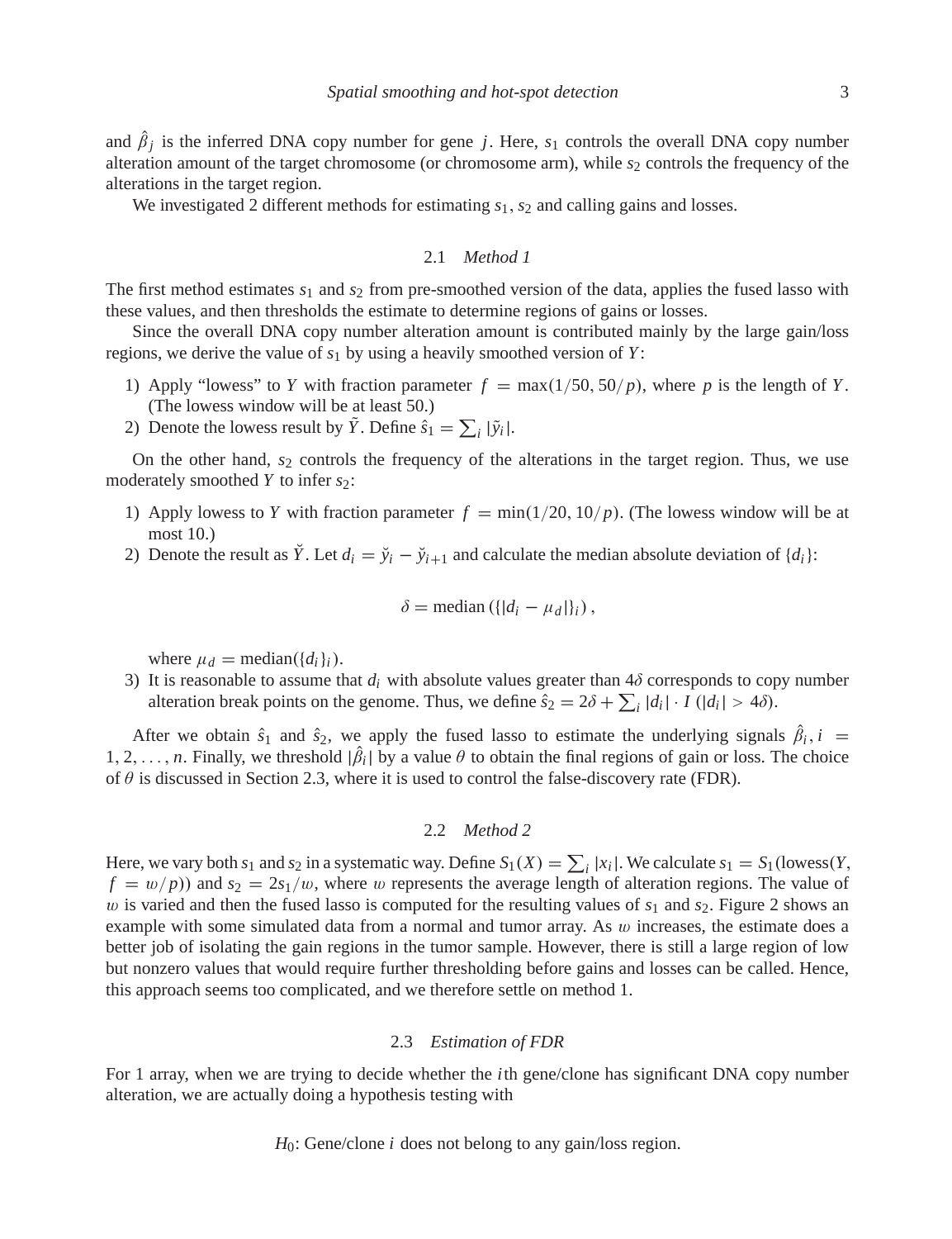

Fig. 2. Simulated data: the effect of parameter  $w$  (the average length of alterations) on the fused lasso solution. The panels of the left column represent a chromosome with no copy number alteration; the panels of the right column represent a chromosome with an amplification region of genes 40–60. The solid lines illustrate the estimated copy numbers of fused lasso; a horizontal line is drawn at  $y = 0$ .

Here, rises the issue of multiple hypothesis testing, for, in each array, tens of thousands of genes/clones need to be considered simultaneously.

Although we do not have independent  $H_i$  for each gene in our problem, we can still use

$$
\widehat{FDR} = \frac{\text{number of genes picked under the null distribution}}{\text{number of genes picked in the observed data}} \tag{2.3}
$$

as a rough estimator for (FDR) (Benjamini & Hochberg, 1995; Chu *and others*, 2002; Storey, 2002; Efron & Tibshirani, 2002). We assume that the denominator is greater than 0 with probability 1 (i.e. the event that no significant genes are selected is rare).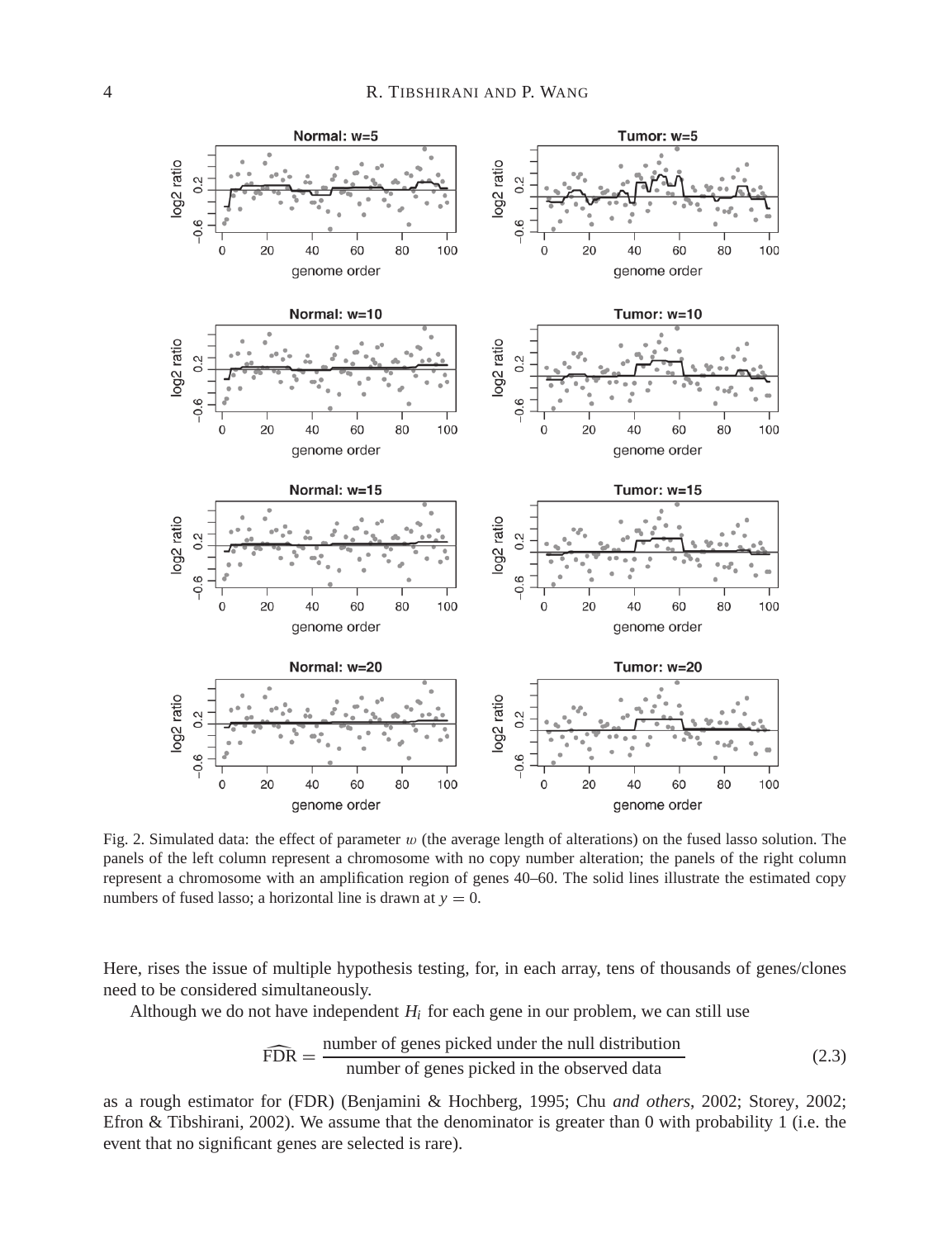We estimate the FDR in 2 different ways according to the availability of normal reference arrays.

*Estimation of FDR when normal reference arrays are available.* Suppose there are *M* normal reference arrays  $\{R^m\}_{m=1}^M$ , where  $R^m = \{r_i^m\}_{i=1}^n$ . We first scale the normal reference arrays according to the target tumor array and then use the copy number inferred from the reference arrays to approximate the null distribution of  $\{\beta_i\}_i$ .

1) The contiguous genes/clones with the same  $\beta_i$  are defined as 1 segment. Suppose there are *K* segments resulting from  $\{\beta_i\}$  and denote them as  $S_k = \{i_{k-1}+1,\ldots,i_k\}$ . We then calculate the withinsegment standard deviation of the target array

$$
\hat{\sigma} = \frac{1}{n} \sum_{k} \sum_{i \in S_k} (y_i - \mu_k)^2,
$$

where  $\mu_k = \text{mean}(y_i : i \in S_k)$ .

2) Normalize each reference array according to  $\hat{\sigma}$ :

$$
\widetilde{R^m} = \hat{\sigma} \cdot R^m/sd(R^m).
$$

- 3) Estimate  $s_1$  and  $s_2$  for each  $R^m$  and then apply fused lasso on it. Denote the resulting coefficients by  $\{\widetilde{\beta_i^m}\}_i$ .
- 4) For a given threshold  $\theta$ , FDR of the procedure is estimated as a function of  $\theta$ :

$$
\widehat{\text{FDR}}(\theta) = \frac{\frac{1}{M} \sum_{m} \sum_{i} I(\widehat{\beta}_{i}^{m} > \theta)}{\sum_{i} I(\widehat{\beta}_{i} > \theta)}.
$$
\n(2.4)

Usually, the data analyst pre-chooses a target FDR and vary  $\theta$  over a range to seek the solution with  $FDR(\theta)$  closest to the target.

*Estimation of FDR when normal reference arrays are not available.* In real experiments, there are often situations where appropriate normal reference arrays are not available due to sample/lab limitations. Thus, there is a need to control the FDR in the absence of reference arrays.

We approach this by considering segments as the hypothesis unit first. For 1 segment  $S_k$ , the hypothesis of interest can be stated as

$$
H_0^k
$$
:  $\mu_k$ , the mean of  $\{y_i\}_{i \in S_k}$ , is equal to 0.

This makes it natural to examine statistics  $z_k = \frac{\sum_{i \in S_k} y_i}{\sqrt{n_k} \hat{\sigma}}$ , where  $n_k$  is the size of  $S_k$ . To take advantage of the inferred copy number  $\{\widehat{\beta}_i\}_i$ , we further define  $\widehat{z}_k = \frac{\sum_{i \in S_k} \widehat{\beta}_i}{\sqrt{n_k} \widehat{\sigma}}$ .

We approximate the null distribution of  $\hat{z}_k$  with standard normal and define  $p_k = P(Z > |\hat{z}_k|)$ , where  $Z \sim N(0, 1)$ .

If we assume  $\hat{z}_k$  are independent from each other, then, for a given  $q \in (0, 1)$ , a conservative estimator of the genome-wide FDR in (2.3) is

$$
\widehat{\text{FDR}}(q) = \frac{Kq \cdot \frac{1}{K} \sum_{k} n_k}{\sum_{k} n_k \cdot I(p_k \leqslant q)} = \frac{n \cdot q}{\sum_{k} n_k \cdot I(p_k \leqslant q)}.
$$
\n(2.5)

Here, genes/clones in the segments with  $p_k \leq q$  are considered to have copy number alterations.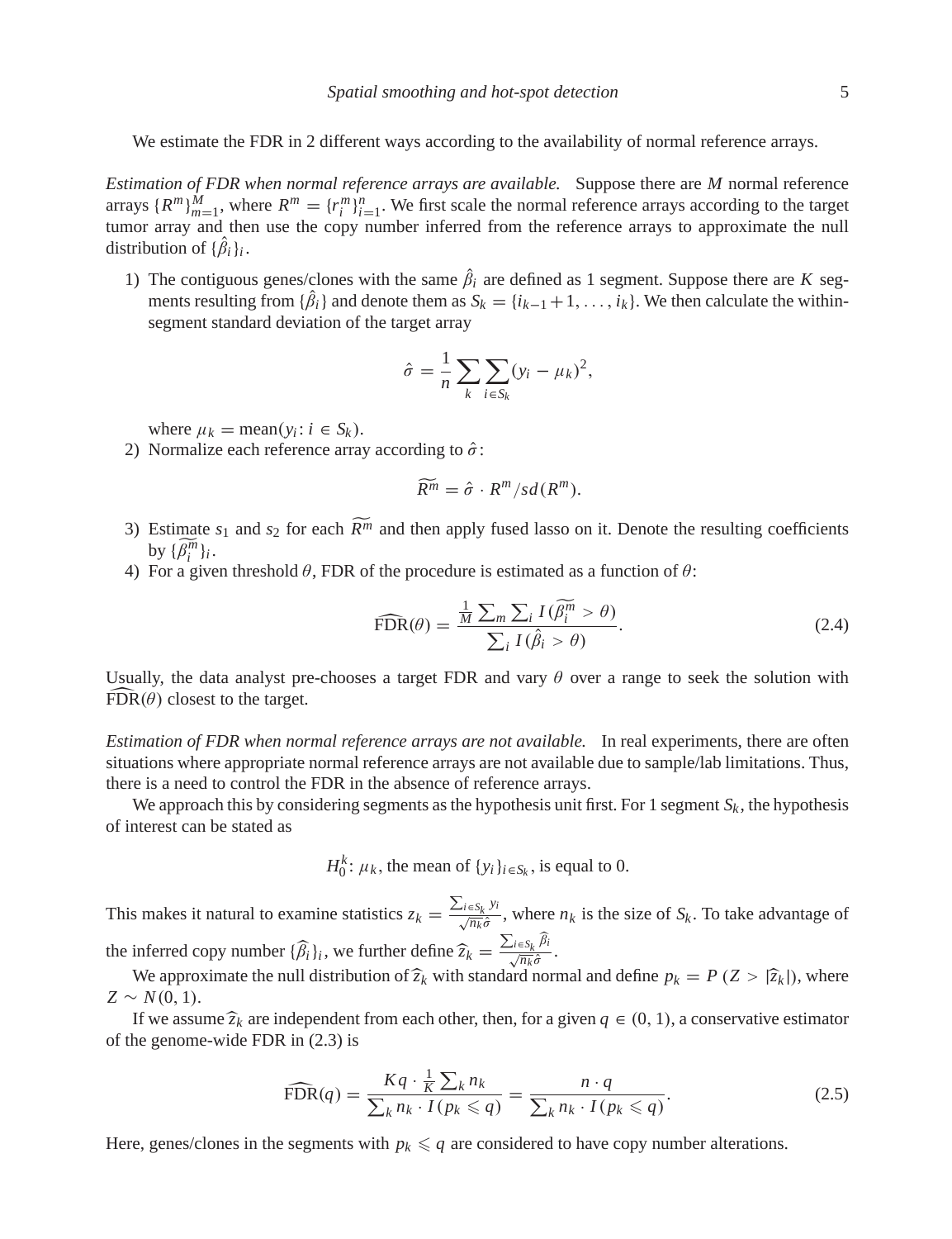

Fig. 3. Number of CPU seconds required for the fused lasso algorithm as a function of the number of clones.

Again, data analyst can vary *q* over a range and choose the solution with  $\widehat{FDR}(q)$  closest to the preselected value.

### 2.4 *Computational considerations*

The optimization problem for the fused lasso is a quadratic programming problem. Criterion (2.1) leads to a quadratic programming problem. For large *n*, the problem is difficult to solve and special care must be taken to avoid the use of  $p<sup>2</sup>$  storage elements. We use the approach for the general fused lasso problem outlined in Tibshirani *and others* (2004): the 2-phase active set algorithm "sqopt" of Gill *and others* (1999), which is designed for quadratic programming problems with sparse linear constraints.

Figure 3 shows a log-log plot of the number of seconds required for the computation as a function of the number of clones (genes), on a Linux computer. We simulated 10 data sets of each size, and the figure shows the mean plus or minus standard error; the computation took on average about 30 s for 4000 clones. Beyond *n* = 1000 clones, the plot is roughly linear with a slope of about 2. This suggests that the computation is of order  $n^2$ . The estimated computation time for a data set with 100 000 clones is about 135 min.

While this may be sufficiently fast for practical use, clearly it would be preferable to reduce the computation time for large data sets. We are currently working with Jerome Friedman and Trevor Hastie on specialized algorithms for the fused lasso, and the initial results show considerable promise.

## 3. COMPARISON TO OTHER SMOOTHING METHODS

General smoothing methods are not typically used for analyzing CGH data because their results can be difficult to interpret (Lai *and others*, 2005). This is illustrated in Figure 5, where 2 popular smoothing methods—lowess (Becker *and others*, 1988) and penalized smoothing splines (Ruppert *and others*, 2003)—are applied to the example data (see Section 4.2 for details). We used R function lowess (smooth window = 10) and "spm" (default parameters) to compute the results. As we can see from the figure, the 2 smoothing methods do not provide direct calls for copy number gains/losses, and thus require additional thresholding for identifying regions with significant alterations. In addition, the smoothing curves do not catch the piecewise constant shape of copy number changes, which raises additional challenges for controlling the FDR. Moreover, copy number alterations can be both large chromosome segmentation gain/loss and also abrupt local amplification/deletion. Therefore, different degrees of smoothness are needed for different chromosome regions, which adds another layer of complexity to the kernel- and spline-based approaches.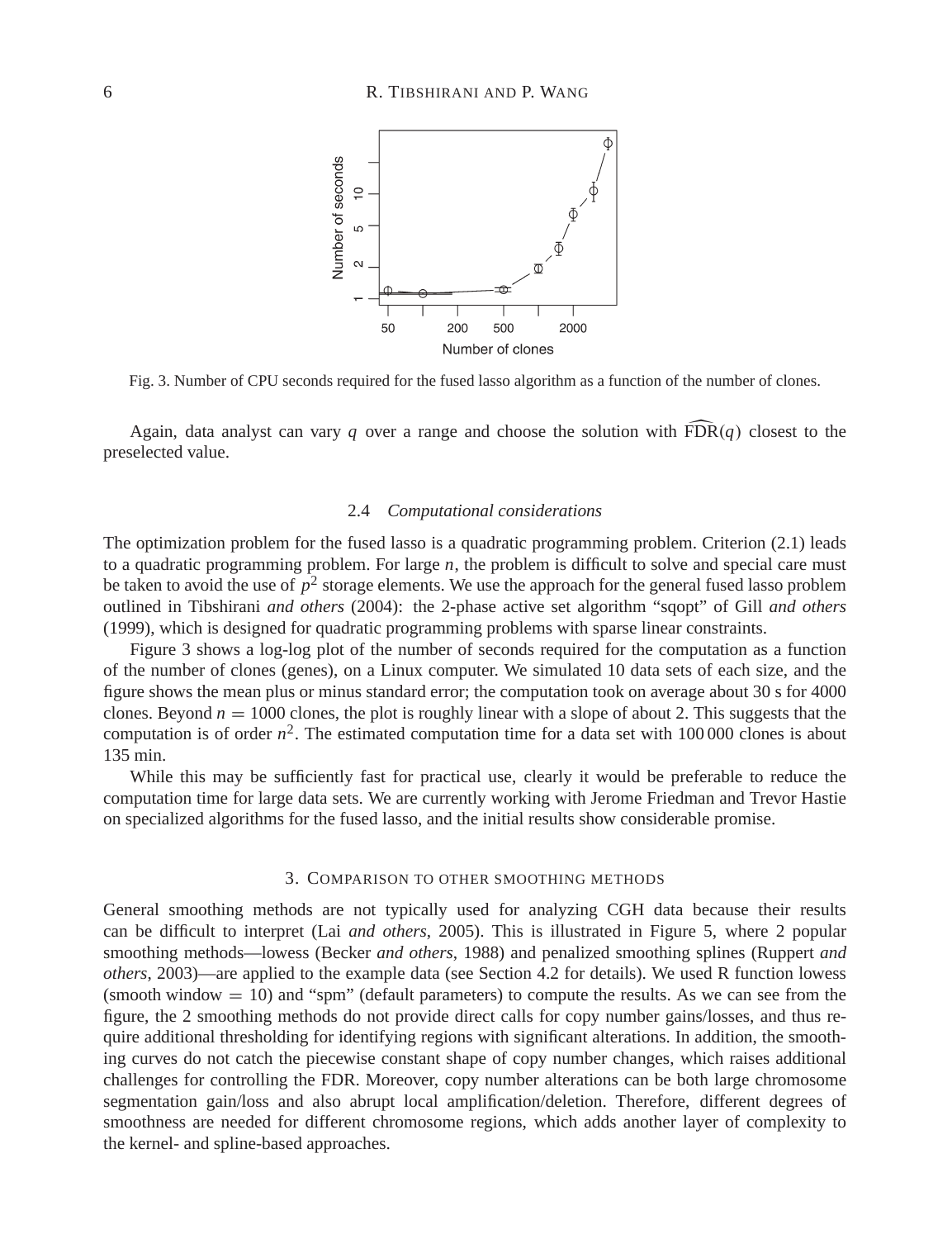In the fused lasso, the fused term in the loss function can be viewed as the first derivative of the coefficient profiles, and thus the method can also be deemed as a "smoothing" approach. However, the use of  $L_1$ -norm on the fused penalty term enables the method to capture both the piecewise flatness patterns and the abrupt local jumps at the same time (see Figure 5). In addition, the control on the overall sparsity of the coefficient solution helps to screen away the "cold"-spot regions. These make the fused lasso a more attractive approach for analyzing CGH data.

### 4. SOME RESULTS

## 4.1 *Simulated data*

We apply the proposed method on artificial chromosomes simulated by Lai *and others* (2005) (downloaded from http://www.chip.org/∼ppark/Supplements/Bioinformatics05b.html). We consider the most challenging situation where the signal-to-noise ratio is equal to 1. For each of the 4 different aberration widths (5, 10, 20, and 40 probes), there are 100 independently simulated chromosomes with 100 probes in total.

We first compare the inferred copy number  $\{\beta_i\}_i$  by fused lasso with the estimated copy numbers from 3 other popular programs "CGHseg" (Picard *and others*, 2005), "CBS" (Olshen & Venkatraman, 2004), and "CLAC" (Wang *and others*, 2005). The receiver operating curves of different methods shown in Figure 4 suggest that fused lasso better captures the true DNA copy number alterations than the other 3 methods, especially when the aberration width is small.

We then investigate the 2 FDR estimators proposed in Section 2.3. FDR $(\theta)$  is computed based on 10 simulated reference arrays with no copy number alterations (i.i.d. from *N*(0, 1)). We then control  $FDR(\theta)$  and  $FDR(q)$  at the level of 0.01 and calculate the true FDR for the selected solutions. The result is summarized in Table 1. Overall, when we control  $\widehat{FDR}(\theta) = 0.01, 80.75\%$  simulated cases have true FDR less than 0.01; when we control  $\widehat{FDR}(q) = 0.01$ , 84.5% simulated cases have true FDR less than 0.01. Generally,  $\widehat{FDR}(q)$  is more conservative than  $\widehat{FDR}(\theta)$ , for the former is derived on the assumption that segments are independent from each other.

### 4.2 *GBM data*

The glioma data from Bredel *and others* (2005) contain samples representing primary GBMs, a particular malignant type of brain tumor. We investigate the performance of various methods on the array CGH profiles of the GBM samples examined in Lai *and others* (2005). To generate a more challenging situation where both local amplification and large region loss exit in the same chromosome, we paste together the following 2 array regions: (1) chromosome 7 in GBM29 from 40 to 65 Mb and (2) chromosome 13 in GBM31. The performance of different methods on this pseudo chromosome is illustrated in Figure 5. We can see that the proposed method using fused lasso successfully identified both the local amplification and the big chunk of copy number loss.

## 4.3 *Breast tumor data*

In the study conducted by Pollack *and others* (2002), cDNA microarray CGH was profiled across 6691 mapped human genes in 44 breast tumor samples and 10 breast cancer cell lines. The scanned raw data were downloaded from the Stanford Microarray Database (http://smd.stanford.edu). We pick the breast cancer cell line (MDA157) as an example, which has a large degree of copy number alterations, and apply our proposed method as well as the other 3 methods on it to estimate the underlying copy number changes. From the results shown in Figure 6, we can see that fused lasso successfully recognized varies copy number alterations.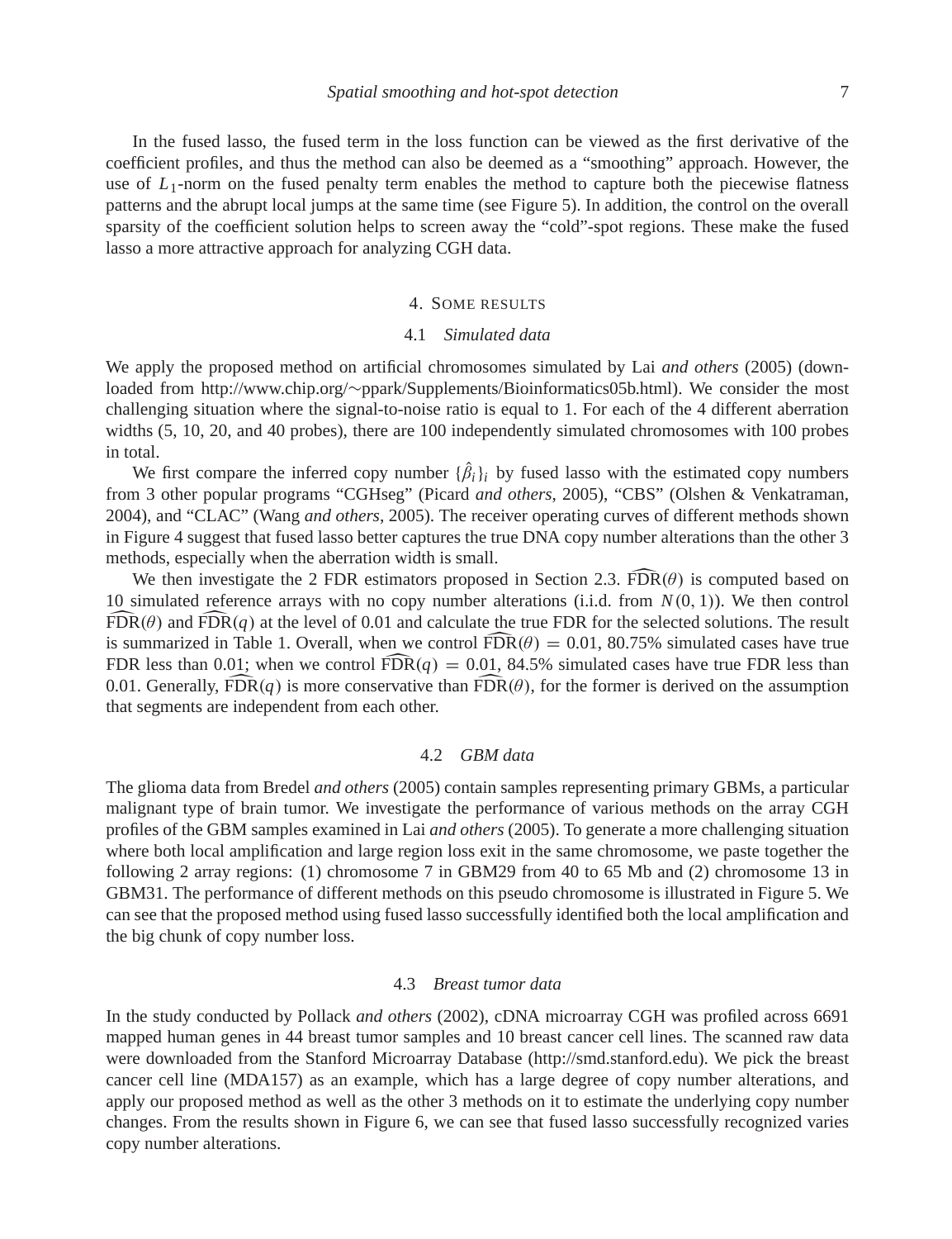

Fig. 4. TPR = (the number of probes within the aberration width that is above a threshold)/(the total number of probes within the aberration width); FPR = (the number of probes outside the aberration width that is above a threshold)/(the total number of probes outside the aberration width).

| Window size | $\widehat{\text{FDR}}(\theta) = 0.01$ |       |       | $\widehat{\text{FDR}}(q) = 0.01$ |      |      |
|-------------|---------------------------------------|-------|-------|----------------------------------|------|------|
|             | Median                                | 75%   | 90%   | Median                           | 75%  | 90%  |
|             |                                       |       | 0.499 |                                  |      |      |
| 10          |                                       |       |       |                                  |      |      |
| 20          |                                       |       | 0.108 |                                  |      | 0.09 |
| 40          |                                       | 0.037 | 0.133 |                                  | 0.03 | 0.29 |

Table 1. *The median,* 75% *quantile, and* 90% *quantile of the true FDR values*

CGHseg appears to be very sensitive to outlier measurements and thus will be more suitable for detecting single-gene copy number mutations of high-quality arrays. CLAC is conservative in handling outliers with opposite signs in 1 alteration region and therefore tends to break large alteration segments into small blocks. CBS provides clean solutions for segmentations but has the limitation to detect break points whose alteration signals are weak (e.g. chromosome 7 and 15 of the selected cell line).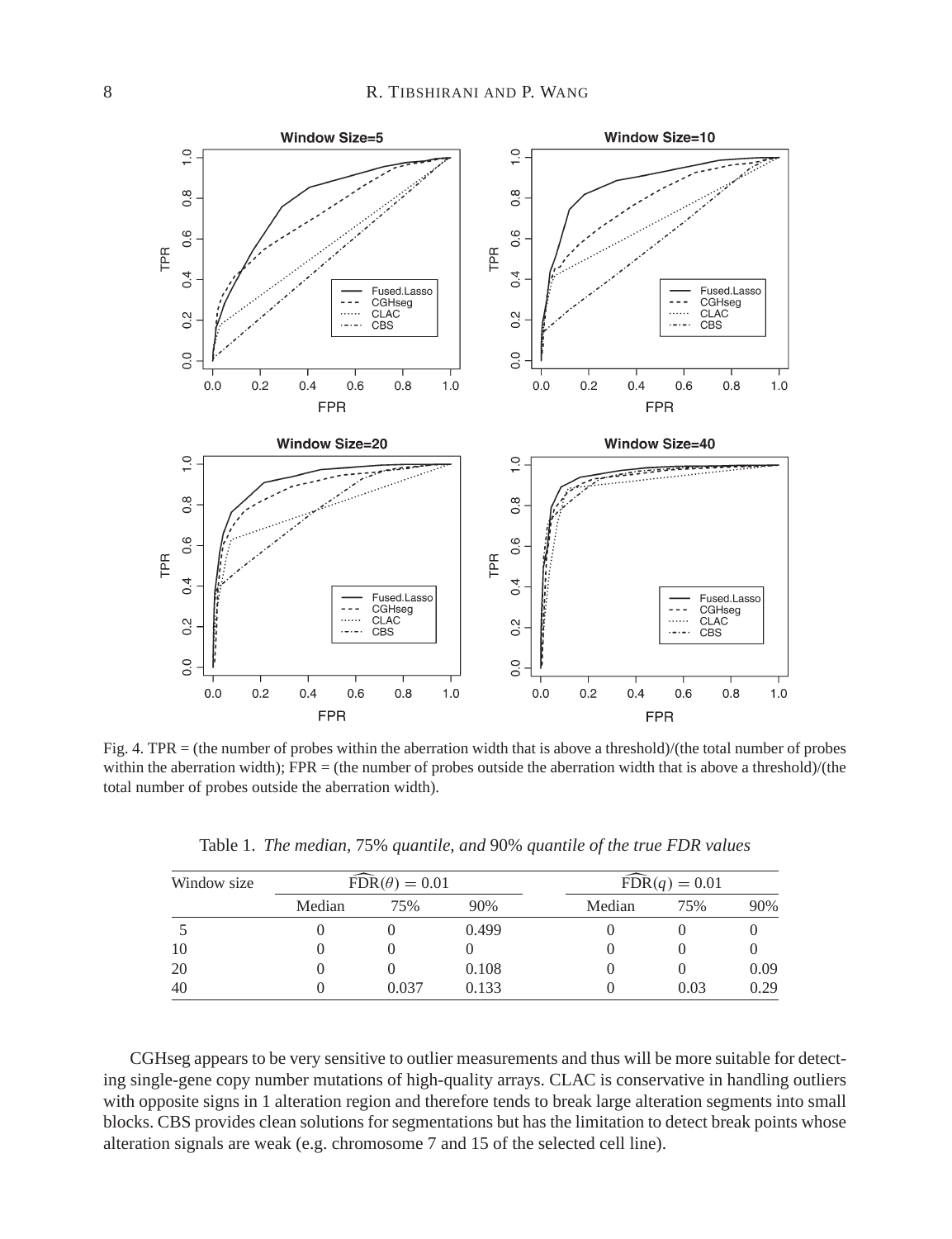

Fig. 5. Chromosome 7 and chromosome 13 from 2 GBM tumors.

#### 5. DISCUSSION AND FUTURE WORK

The fused lasso can be generalized to other analysis besides the calling of gains and losses in CGH data. For example, biologists have great interest in understanding the interactions between copy number alterations and mRNA expression levels. To study this, a commonly used method is to identify gene pairs, of which one gene's copy number and the other gene's expression level are significantly correlated. However, genome-wide screening for such pairs is quite challenging: (1) the large dimensionality of the problem raises the requirement of controlling the sparsity in the solutions; (2) the strong spacial correlations of gene copy number changes need to be taken into account. The fused lasso can be used again to tackle these challenges.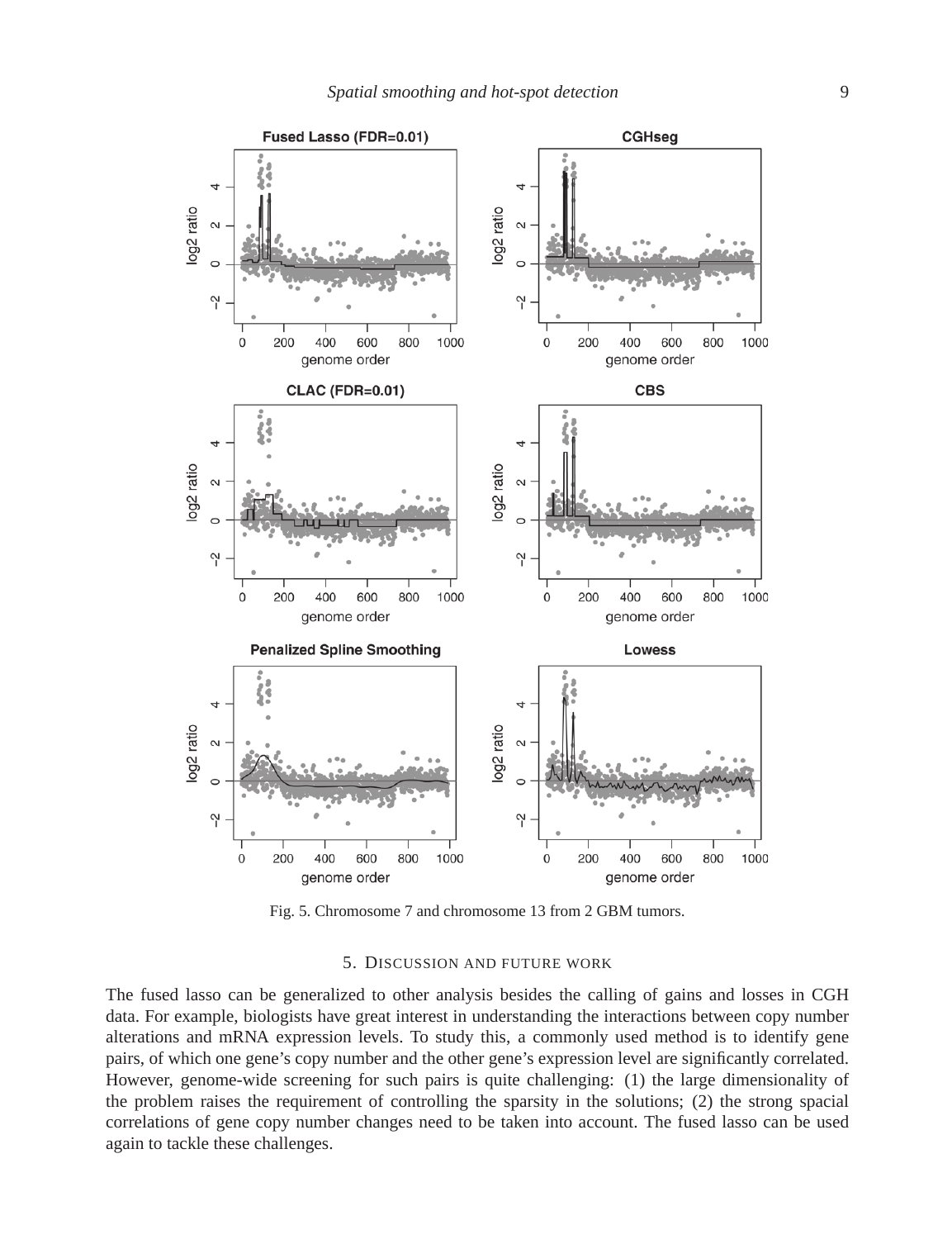

Fig. 6. Array CGH profile of 10 chromosomes of breast cancer cell line MDA157. Panels in the same row are for the same chromosome. The integers at the beginning of each row are chromosome indexes. The dark black line in each panel represents the estimated copy number of a particular method, whose name is shown on the top of each column. The black horizontal line in each panel represents  $y = 0$ .

Denote the expression measurements of a target gene as  $Y = (y_1, y_2, \ldots, y_J)$ , where *J* represents the total number of samples. Denote the CGH measurement of the *i*th gene across the *J* samples as  $X^i = (x_1^i, \ldots, x_J^i)$ . Suppose *Y* and  $\{X^i\}$  have all been normalized to mean 0 and variance 1. cor(*Y*,  $X^i$ ) is then exactly the least-squares coefficient of the linear model  $Y \sim \beta X^i$ . Thus, we can infer the correlation coefficients by solving

$$
\{\hat{\beta}\} = \operatorname{argmin}\left\{ \sum_{i} \|Y - \beta_i X^i\|^2 \right\} \text{ subject to } \sum_{j} |\beta_j| \leq s_1, \sum_{j} |\beta_j - \beta_{j+1}| \leq s_2, \quad (5.1)
$$

where a nonzero  $\beta_j$  suggests that *Y* and  $X^i$  are significantly correlated.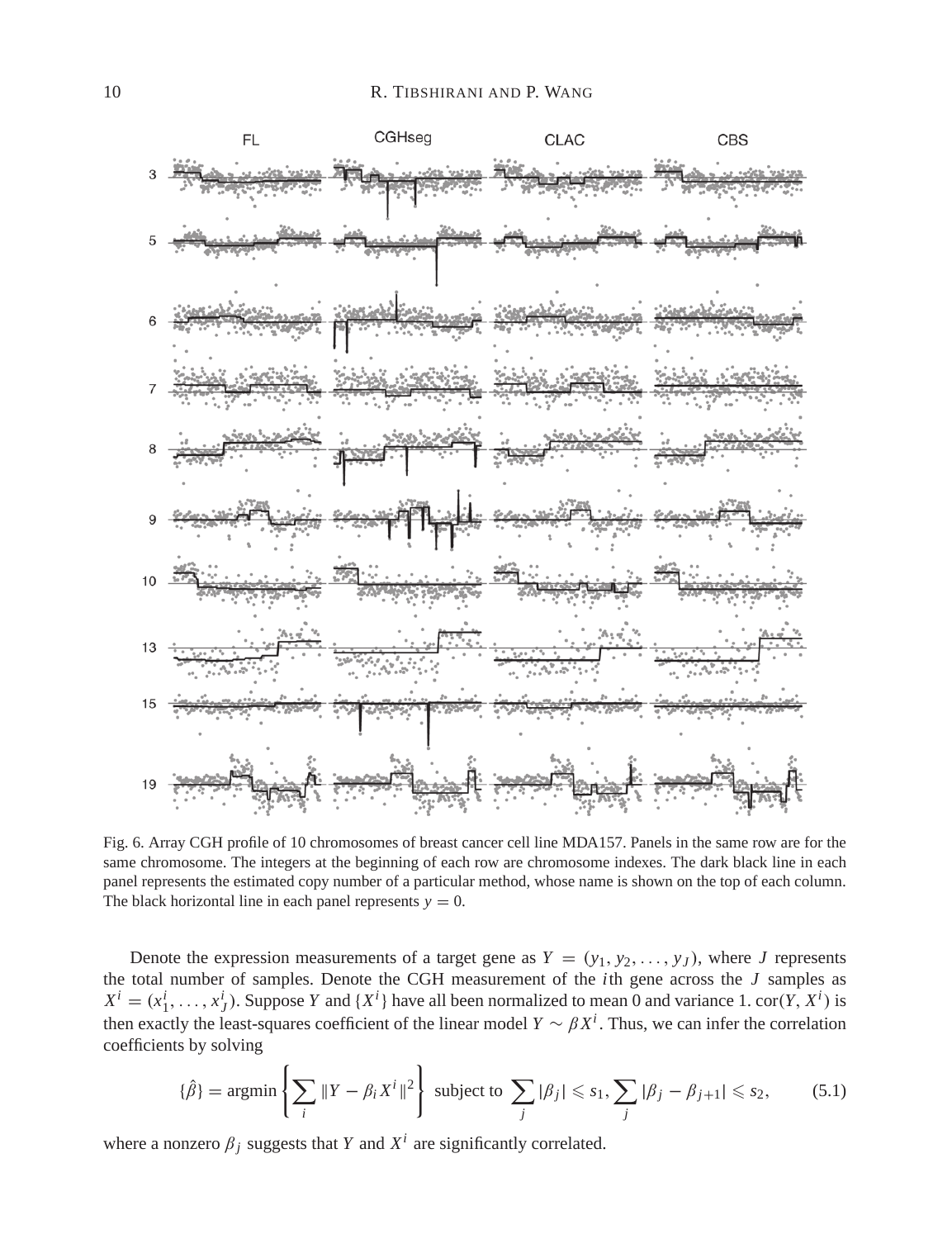In addition, for CGH data, our paper focuses on the calling of gains and losses from a single array. Typically, the researcher collects data on a few dozen arrays, often divided into normal and diseased groups. Ideally, one would like to carry out a joint analysis of the data set, finding regions of gains and losses that occur commonly among the patients and also ones that occur differentially in the normal and diseased groups. One interesting proposal along these lines is the STAC procedure of Diskin *and others* (2006). This method projects the calls of gains and losses for individual arrays along chromosome, measuring the frequency and "footprint" of calls in each local region. The STAC procedure could be applied to the gains and losses called by the fused lasso. However, a more integrated approach might be possible. For example, given data on arrays  $j = 1, 2, \ldots, J$ , one could first apply the fused lasso to the data from each array. Suppose that we parse the resulting coefficient vectors into a collection of nonzero basis functions  $\beta_{ik}$ ,  $k = 1, 2, ..., K$ . Each function is nonzero over a single interval of the real line. Then, we can do some kind of joint regression of the data from all arrays on this collection, allowing the arrays to share the basis functions as efficiently as possible. This would reveal basis functions (areas of the chromosome) that are common among many or all arrays and also those that are unique to only a few.

An R language package for the fused lasso will be freely available at http://www.stat.stanford.edu/ ∼tibs/cghFLasso.

This is a topic for further study.

#### ACKNOWLEDGMENTS

We would like to thank Michael Saunders for his expert advice on computational issues and would like to thank the referees and editors for helpful comments that led to improvements in this manuscript. Tibshirani was partially supported by National Science Foundation Grant DMS-9971405 and National Institutes of Health Contract N01-HV-28183. *Conflict of Interest:* None declared.

#### **REFERENCES**

- BECKER, R. A., CHAMBERS, J. M. AND WILKS, A. R. (1988). *The New S Language*. Pacific Grove, CA: Wadsworth Brooks Cole.
- BENJAMINI, Y. AND HOCHBERG, Y. (1995). Controlling the false discovery rate: a practical and powerful approach to multiple testing. *Journal of the Royal Statistical Society, Series B* **85**, 289–300.
- BREDEL, M., BREDEL, C., JURIC, D., HARSH, G. R., VOGEL, H., RECHT, L. D. AND SIKIC, B. I. (2005). High-resolution genome-wide mapping of genetic alterations in human glial brain tumors. *Cancer Research* **65**, 4088–4096.
- CHU, G., NARASIMHAN, B., TIBSHIRANI, R. AND TUSHER, V. (2002). *Significance Analysis of Microarrays (SAM) Software.* http://www-stat.stanford.edu/∼tibs/SAM/. Accessed July 16, 2003.
- DISKIN, S. J., ECK, T., GRESHOCK, J., MOSSE, Y. P., NAYLOR, T., STOECKERT, JR, C. J., WEBER, B. L., MARIS, J. M. AND GRANT, G. R. (2006). Stac: a method for testing the significance of DNA copy number aberrations across multiple array-CGH experiments. *Genome Research* **16**, 1149–1158.
- EFRON, B. AND TIBSHIRANI, R. (2002). Microarrays, empirical Bayes methods, and false discovery rates. *Genetic Epidemiology* **1**, 70–86.
- FRIDLYAND, J., SNIJDERS, A. M., PINKEL, D., ALBERTSON, D. G. AND JAIN, A. N. (2004). Hidden Markov models approach to the analysis of array CGH data. *Journal of Multivariate Analysis* **90**, 132–153.
- GILL, P., MURRAY, W. AND SAUNDERS, M. (1999). Users guide for SQOPT 5.3: a Fortran package for large-scale linear and quadratic programming. *Technical Report*. Palo Alto, CA: Stanford University.